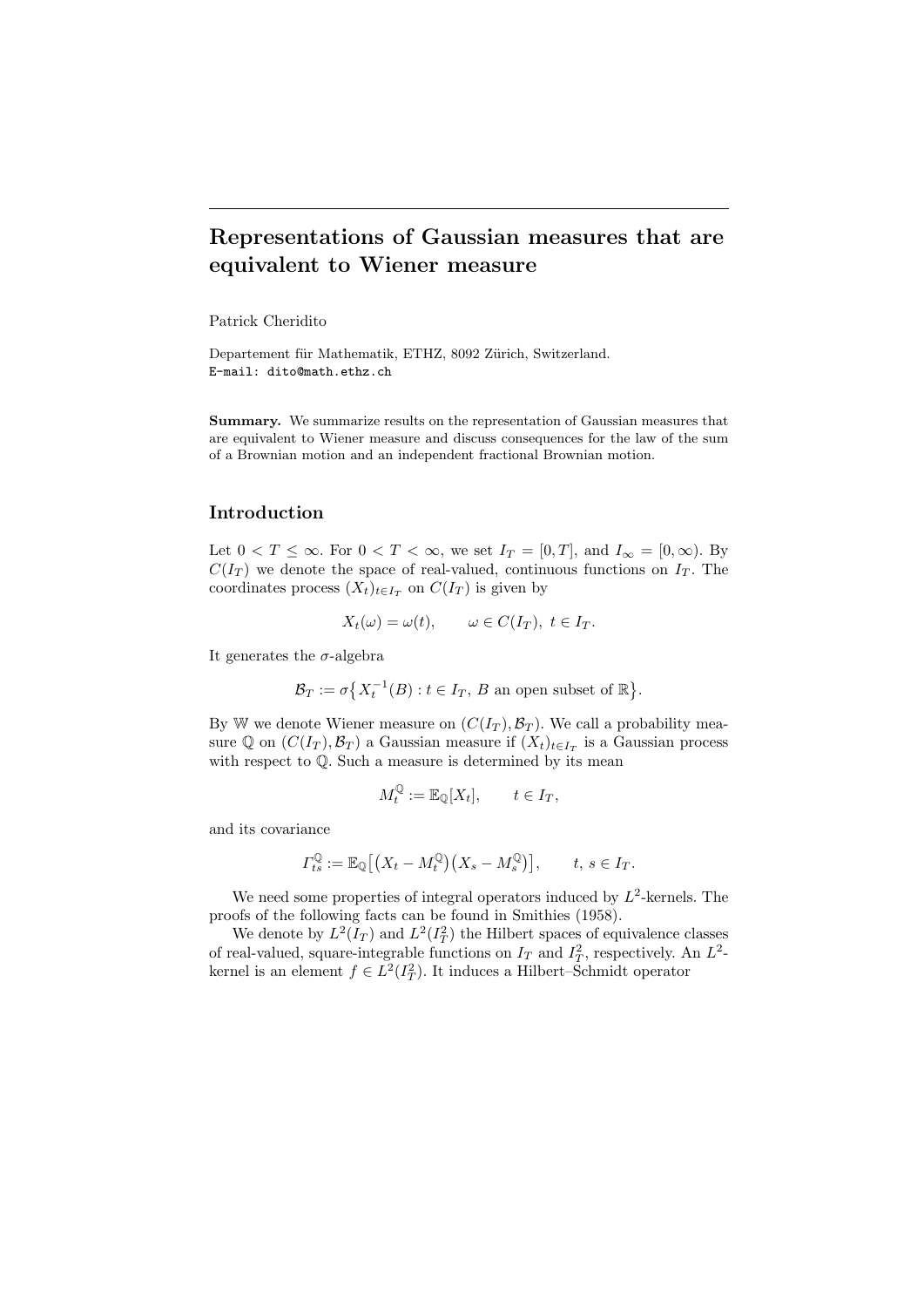$$
F: L^2(I_T) \longrightarrow L^2(I_T),
$$

given by

$$
Fa(t) = \int_0^T f(t, s) a(s) ds, \quad t \in I_T, \ a \in L^2(I_T).
$$

The spectrum  $Spec(F)$  consists of at most countably many points. Every non-zero value in  $Spec(F)$  is an eigenvalue of finite multiplicity. If  $(\lambda_j)_{j=1}^N$ ,  $N \in \mathbb{N} \cup \{\infty\}$ , is the family of non-zero eigenvalues of F, repeated according to their multiplicity, then

$$
\sum_{j=1}^{N} |\lambda_j|^2 < \infty.
$$

Let  $f, g \in L^2(I_T^2)$  with corresponding Hilbert–Schmidt operators F and G, respectively. Then, the kernel

$$
\int_0^T f(t, u) g(u, s) \, \mathrm{d}u, \qquad t, s \in I_T,
$$

is again in  $L^2(I_T^2)$  and induces the operator product FG.

If  $f \in L^2(I_T^2)$  and  $1 \notin \text{Spec}(F)$ , then there exists a unique kernel  $\tilde{f} \in$  $L^2(I_T^2)$  such that the corresponding operator  $\tilde{F}$  satisfies

$$
Id - \widetilde{F} = (\mathrm{Id} - F)^{-1}.
$$

Since  $-\tilde{f}$  is usually called the resolvent kernel of f for the value 1, we call  $\tilde{f}$ the negative resolvent kernel of f. It is the unique  $L^2$ -kernel  $\tilde{f}$  that solves the equation

$$
\tilde{f}(t,s) + f(t,s) = \int_0^T f(t,u) \, \tilde{f}(u,s) \, \mathrm{d}u, \qquad t, s \in I_T.
$$
 (1)

It is also the unique  $L^2$ -kernel that solves the equation

$$
\tilde{f}(t,s) + f(t,s) = \int_0^T \tilde{f}(t,u) f(u,s) \, \mathrm{d}u, \qquad t, s \in I_T.
$$

If f is symmetric, F is self-adjoint. Therefore, all eigenvalues  $\lambda_j$  are real, there exists a sequence  $(e_j)_{j=1}^N$  of orthonormal eigenfunctions in  $L^2(I_T)$ , and f can be represented as

$$
f(t,s) = \sum_{j=1}^{N} \lambda_j e_j(t) e_j(s),
$$

where the series converges in  $L^2(I_T^2)$ . It follows that if f is symmetric and  $1 \notin Spec(F)$ , then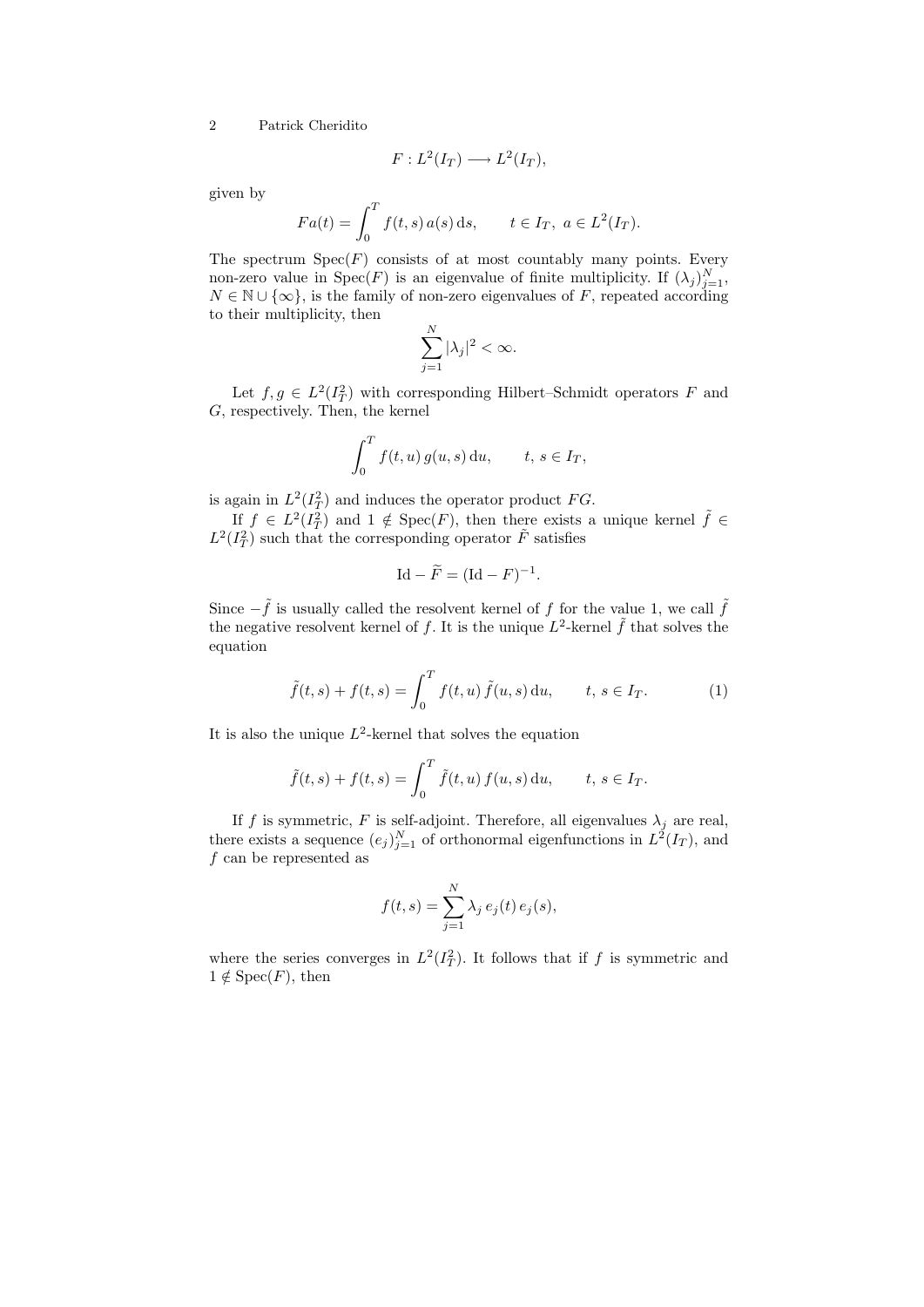Representations of Gaussian measures 3

$$
\tilde{f}(t,s) = \sum_{j=1}^{N} \frac{-\lambda_j}{1 - \lambda_j} e_j(t) e_j(s).
$$
\n(2)

In particular,  $\tilde{f}$  is again symmetric. We set

$$
S_T^1 := \{ f \in L^2(I_T^2) : f \text{ is symmetric and } \operatorname{Spec}(F) \subset (-\infty, 1) \}.
$$

It can be seen from (2) that if  $f \in S^1_T$ , then  $\tilde{f} \in S^1_T$  as well.

A kernel  $g \in L^2(I_T^2)$  is called a Volterra kernel if  $g(t, s) = 0$  for all  $s > t$ . In this case the corresponding operator  $G$  is quasi-nilpotent, that is, the spectral radius

$$
\sup\{|\lambda|:\lambda\in\mathrm{Spec}(G)\}=\liminf_{n\to\infty}||G^n||^{1/n}
$$

is zero. Hence, the negative resolvent kernel  $\tilde{g}$  exists, and it can be shown that  $\tilde{g}$  is also a Volterra kernel. We set

$$
V_T := \{ g \in L^2(I_T^2) : g \text{ is a Volterra kernel} \}.
$$

### 1 The representations of Shepp and Hitsuda

In the following theorem we recapitulate the statements of Theorems 1 and 3 of Shepp (1966). For  $a, b \in L^2(I_T)$ , we set

$$
\langle a, b \rangle := \int_0^T a(s) b(s) \, \mathrm{d} s.
$$

**Theorem 1 (Shepp).** (i) Let  $f \in S_T^1$  and  $a \in L^2(I_T)$ . Then

$$
\mathbb{E}_{\mathbb{W}}\bigg[\exp\bigg(\int_0^T \int_0^s f(s, u) dX_u dX_s + \int_0^T a(s) dX_s\bigg)\bigg] = \frac{\exp\Big(\frac{1}{2}\langle a, (\mathrm{Id} - \widetilde{F})a\rangle\Big)}{\prod_{j=1}^N \exp(\lambda_j/2)\sqrt{1-\lambda_j}} < \infty,
$$

where  $(\lambda_j)_{j=1}^N$ ,  $N \in \mathbb{N} \cup \{\infty\}$ , are the non-zero eigenvalues of the Hilbert-Schmidt operator induced by f and  $\widetilde{F}$  is the Hilbert–Schmidt operator corresponding to the negative resolvent kernel  $\tilde{f}$  of f. Furthermore, the probability measure

$$
\mathbb{Q} = \frac{\prod_{j=1}^{N} \exp(\lambda_j/2) \sqrt{1 - \lambda_j}}{\exp\left(\frac{1}{2} \langle a, (\text{Id} - \tilde{F})a \rangle\right)} \times \exp\left(\int_0^T \int_0^s f(s, u) dX_u dX_s + \int_0^T a(s) dX_s\right) \cdot \mathbb{W}
$$
 (3)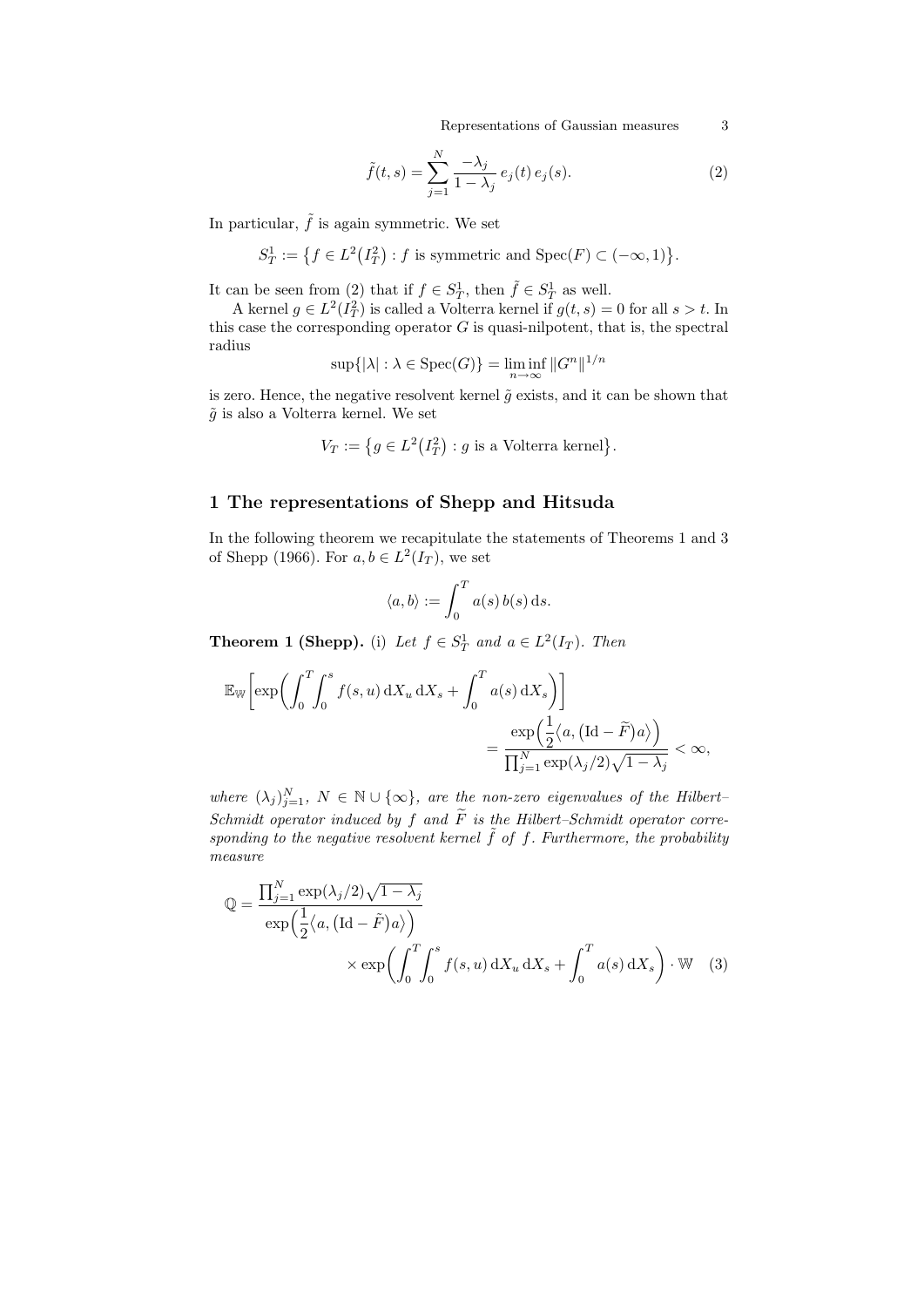is a Gaussian measure on  $(C(I_T), \mathcal{B}_T)$  with mean

$$
M_t^{\mathbb{Q}} = \int_0^t (\text{Id} - \widetilde{F}) a(s) \, \mathrm{d}s, \qquad t \in I_T,\tag{4}
$$

and covariance

$$
\Gamma^{\mathbb{Q}}_{ts} = t \wedge s - \int_0^t \int_0^s \tilde{f}(u, v) dv du, \qquad t, s \in I_T.
$$

(ii) Let  $\mathbb Q$  be a Gaussian measure on  $(C(I_T), \mathcal{B}_T)$  that is equivalent to W. Then there exist unique  $f \in S_T^1$  and  $a \in L^2(I_T)$  such that  $\mathbb Q$  has the representation (3).

Remark 1. a) We call (3) the Shepp representation of the Gaussian measure Q.

b) Let  $k \in L^2(I_T^2)$  be symmetric. Then, k can be written as

$$
k(t,s) = L_{n \to \infty}^{2} \sum_{|\lambda_j| \ge 1/n} \lambda_j e_j(t) e_j(s),
$$

where  $N \in \mathbb{N} \cup \{\infty\}, \; (\lambda_j)_{j=1}^N$  is a sequence of real numbers such that  $\sum_{j=1}^{N} \lambda_j^2 < \infty$ , and the  $e_j$ 's are orthonormal in  $L^2(I_T)$ . Hence, under W,

$$
\int_0^T \int_0^s k(s, u) dX_u dX_s = L_{n \to \infty}^2 \lim_{|\lambda_j| \ge 1/n} \lambda_j \int_0^T \int_0^s e_j(s) e_j(u) dX_u dX_s
$$
  
= 
$$
L_{n \to \infty}^2 \lim_{|\lambda_j| \ge 1/n} \sum_{|\lambda_j| \ge 1/n} \frac{\lambda_j}{2} \left( \left( \int_0^T e_j(s) dX_s \right)^2 - 1 \right).
$$

Since the random variables  $\int_0^T e_j(s) dX_s$  are independent standard normal, it follows that

$$
\mathbb{E}_{\mathbb{W}}\bigg[\exp\bigg(\int_0^T\!\!\int_0^s k(s,u)\,\mathrm{d} X_u\,\mathrm{d} X_s\bigg)\bigg] < \infty
$$

if and only if  $k \in S^1_T$ .

c) Let  $k \in L^2(\overline{I}_T^2)$  be symmetric with corresponding Hilbert–Schmidt operator  $K$ . Then the map

$$
\Gamma_{ts} = t \wedge s - \int_0^t \int_0^s k(u, v) \, dv \, du, \qquad t, s \in I_T,
$$
\n<sup>(5)</sup>

is the covariance function of a Gaussian process if and only if it is positive semi-definite, that is,

$$
\left\langle \sum_{j=1}^{n} c_j \mathbf{1}_{[0,t_j]}, \left( \mathrm{Id} - K \right) \sum_{j=1}^{n} c_j \mathbf{1}_{[0,t_j]} \right\rangle = \sum_{j,l=1}^{n} c_j \Gamma_{t_j t_l} c_l \ge 0, \tag{6}
$$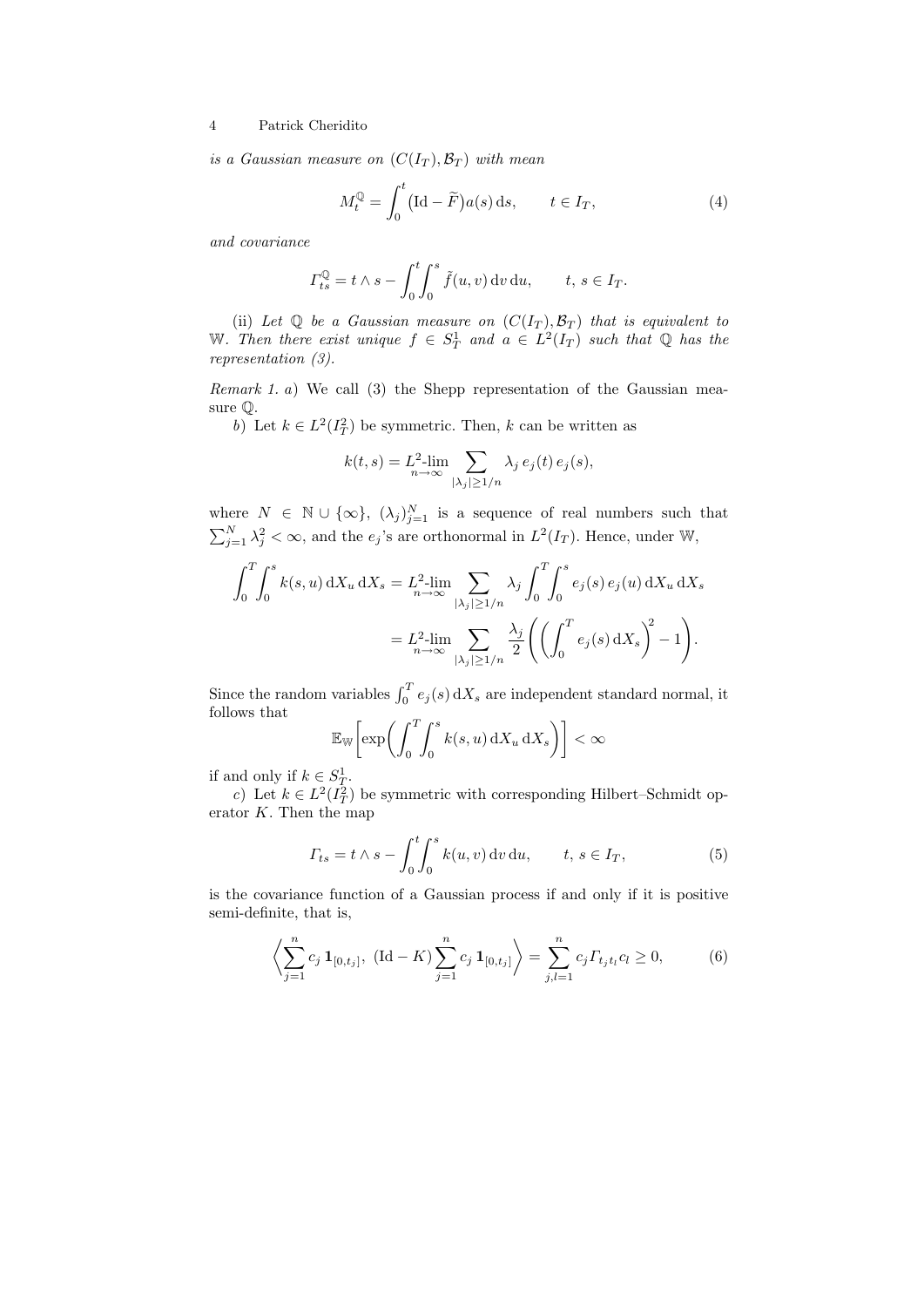for all  $n \in \mathbb{N}, \{t_1, \ldots, t_n\} \subset I_T$  and  $c \in \mathbb{R}^n$ . Since the functions of the form

$$
\sum_{j=1}^{n} c_j \mathbf{1}_{[0,t_j]}, \qquad n \in \mathbb{N}, \{t_1, \ldots, t_n\} \subset I_T, c \in \mathbb{R}^n,
$$

are dense in  $L^2(I_T)$ , condition (6) is equivalent to

$$
\langle c, (\text{Id} - K)c \rangle \ge 0
$$
 for all  $c \in L^2(I_T)$ .

Hence, (5) is the covariance function of a Gaussian process if and only if  $Spec(K) \subset (-\infty, 1].$ 

**Corollary 1.** (i) Let  $(B_t)_{t \in I_T}$  be a Brownian motion and  $(Z_t)_{t \in I_T}$  an independent Gaussian process. Then the law of  $(B_t + Z_t)_{t \in I_T}$  is equivalent to W if and only if there exist  $m \in L^2(I_T)$  and  $k \in L^2(I_T^2)$  such that

$$
\mathbb{E}[Z_t] = \int_0^t m(s) \, \mathrm{d}s, \qquad t \in I_T,\tag{7}
$$

and

$$
Cov(Z_t, Z_s) = \int_0^t \int_0^s k(u, v) dv du, \qquad t, s \in I_T.
$$
 (8)

(ii) Let  $\mathbb Q$  be a Gaussian measure on  $(C(I_T), \mathcal{B}_T)$  that is equivalent to W and  $f \in S_T^1$  the kernel that satisfies (3). Then  $\mathbb Q$  is the law of the sum of a Brownian motion and an independent Gaussian process if and only if  $\operatorname{Spec}(F) \subset (-\infty, 0].$ 

*Proof.* (i) Denote the law of  $(B_t + Z_t)_{t \in I_T}$  by Q. Then,

$$
M_t^{\mathbb{Q}} = \mathbb{E}[B_t + Z_t] = \mathbb{E}[Z_t], \qquad t \in I_T,
$$

and

$$
\Gamma^{\mathbb{Q}}_{ts} = \text{Cov}(B_t + Z_t, B_s + Z_s) = t \wedge s + \text{Cov}(Z_t, Z_s), \qquad t, s \in I_T.
$$

It follows from Theorem 1 that  $\mathbb Q$  is equivalent to  $\mathbb W$  if and only if (7) and (8) hold and  $Spec(K) \subset (-1,\infty)$ . If (8) holds, then it can be shown as in Remark 1.c that  $Spec(K) \subset [0,\infty)$ . This proves (i).

(ii) If Q is the law of the sum of a Brownian motion and an independent Gaussian process, then it follows as in Remark 1.c that  $Spec(\tilde{F}) \subset (-\infty, 0].$ If  $Spec(\widetilde{F}) \subset (-\infty, 0]$ , then the function

$$
-\int_0^t \int_0^s \tilde{f}(u,v) \, \mathrm{d}u \, \mathrm{d}v, \qquad t, s \in I_T,\tag{9}
$$

is symmetric and positive semidefinite. Hence, there exists a Gaussian process  $(Z_t)_{t\in I_T}$  with covariance (9) and mean  $M^{\mathbb{Q}}$ . Let  $(B_t)_{t\in I_T}$  be an independent Brownian motion. Then,  $\mathbb Q$  is the law of  $(B_t + Z_t)_{t \in I_T}$ . . The contract of  $\Box$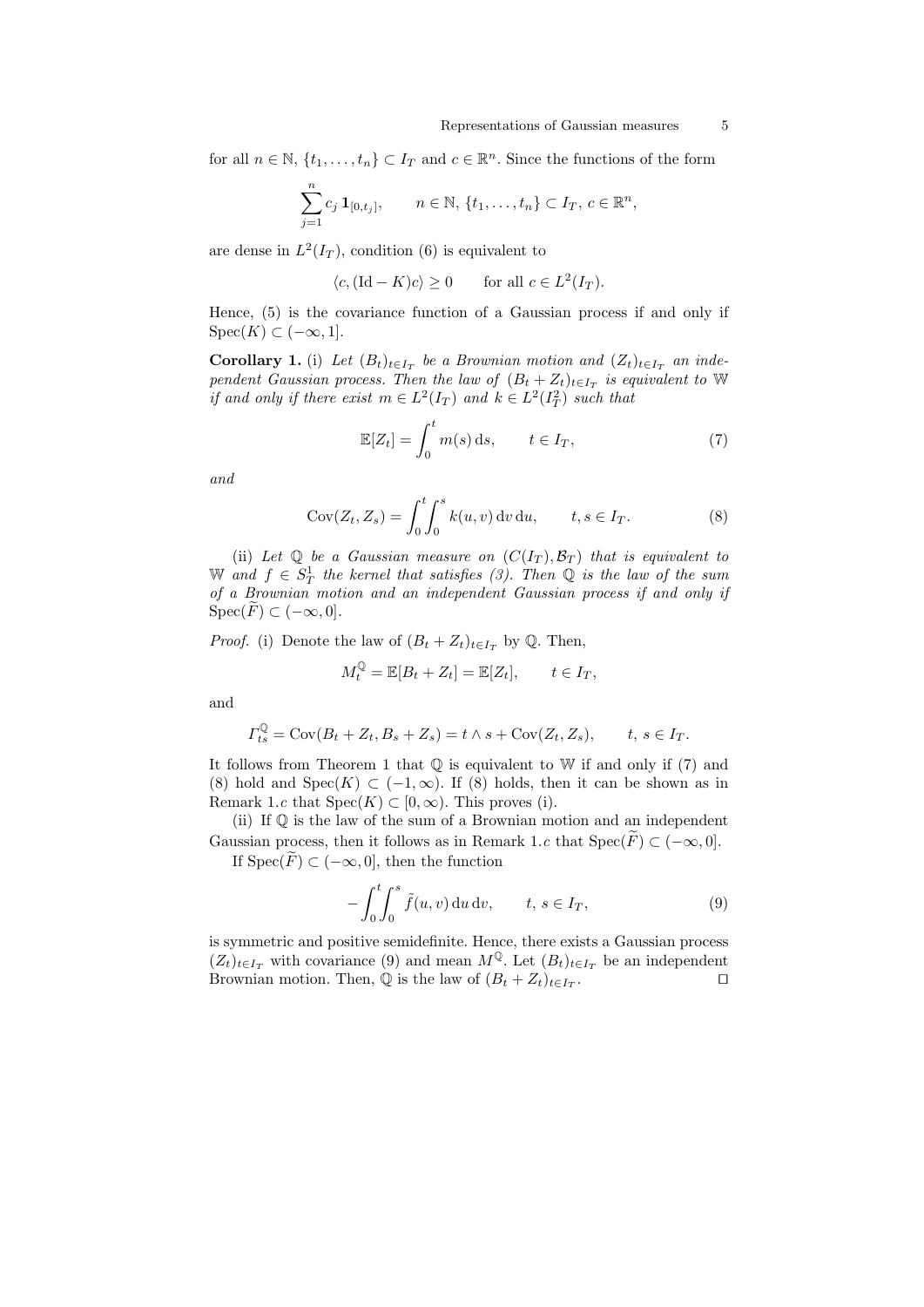*Example 1*. For fixed  $T \in (0, \infty)$  and  $\alpha \in \mathbb{R} \setminus \{0\}$ , let  $\mathbb{Q}_H^{\alpha}$  be the law of the Gaussian process

$$
B_t + \alpha B_t^H, \qquad t \in [0, T],
$$

where  $(B_t)_{t\in[0,T]}$  is a Brownian motion and  $(B_t^H)_{t\in[0,T]}$  an independent fractional Brownian motion with Hurst parameter  $H \in (0, 1]$ , that is,  $(B_t^H)_{t \in [0, T]}$ is a Gaussian process with mean 0 and covariance

$$
Cov(B_t^H, B_s^H) = \frac{1}{2} (t^{2H} + s^{2H} - |t - s|^{2H}), \qquad t, s \in [0, T].
$$

Since for  $H \in (1/2, 1]$ ,

$$
\frac{1}{2}(t^{2H} + s^{2H} - |t - s|^{2H}) = H(2H - 1) \int_0^t \int_0^s |u - v|^{2H - 2} dv du, \quad t, s \in [0, T],
$$

it follows from Corollary 1.(i) that  $\mathbb{Q}_H^{\alpha}$  is equivalent to W if and only if  $H \in$  $(3/4, 1]$ . This assertion is part of Theorem 1.7 in Cheridito  $(2001b)$ , which was proved differently.

For  $H \in (3/4, 1]$ , let  $\lambda_H$  be the largest eigenvalue of the operator  $K_H$ corresponding to the  $L^2$ -kernel

$$
k_H(t,s) = H(2H-1)|t-s|^{2H-2}
$$
,  $t, s \in [0,T]$ .

Since  $K_H$  is positive semi-definite,  $\lambda_H$  is equal to the operator norm  $||K_H|| > 0$ of  $K_H$ . If  $\beta \in (0, 1/\lambda_H)$ , then

$$
t \wedge s - \frac{\beta}{2} (t^{2H} + s^{2H} - |t - s|^{2H}), \qquad t, s \in [0, T],
$$

is the covariance function of a centred Gaussian process equivalent to Brownian motion which cannot have the same law as the sum of a Brownian motion and an independent Gaussian process.

$$
t \wedge s - \frac{1}{2\lambda_H} (t^{2H} + s^{2H} - |t - s|^{2H}), \qquad t, s \in [0, T],
$$

is the covariance function of a centred Gaussian process that is neither equivalent to Brownian motion nor equal in distribution to the sum of a Brownian motion and an independent Gaussian process.

In the following theorem we reformulate the statements of Theorems 1' and 2' of Hitsuda (1968) (note that in the last line of Theorem 2' in Hitsuda (1968)  $X_t$  should be replaced by  $Y_t$ ).

**Theorem 2 (Hitsuda).** (i) Let  $g \in V_T$  and  $b \in L^2(I_T)$ . Then

$$
\mathbb{E}_{\mathbb{W}}\left[\exp\left(\int_0^T \left(\int_0^s g(s, u) dX_u + b(s)\right) dX_s\right) - \frac{1}{2} \int_0^T \left(\int_0^s g(s, u) dX_u + b(s)\right)^2 ds\right)\right] = 1,
$$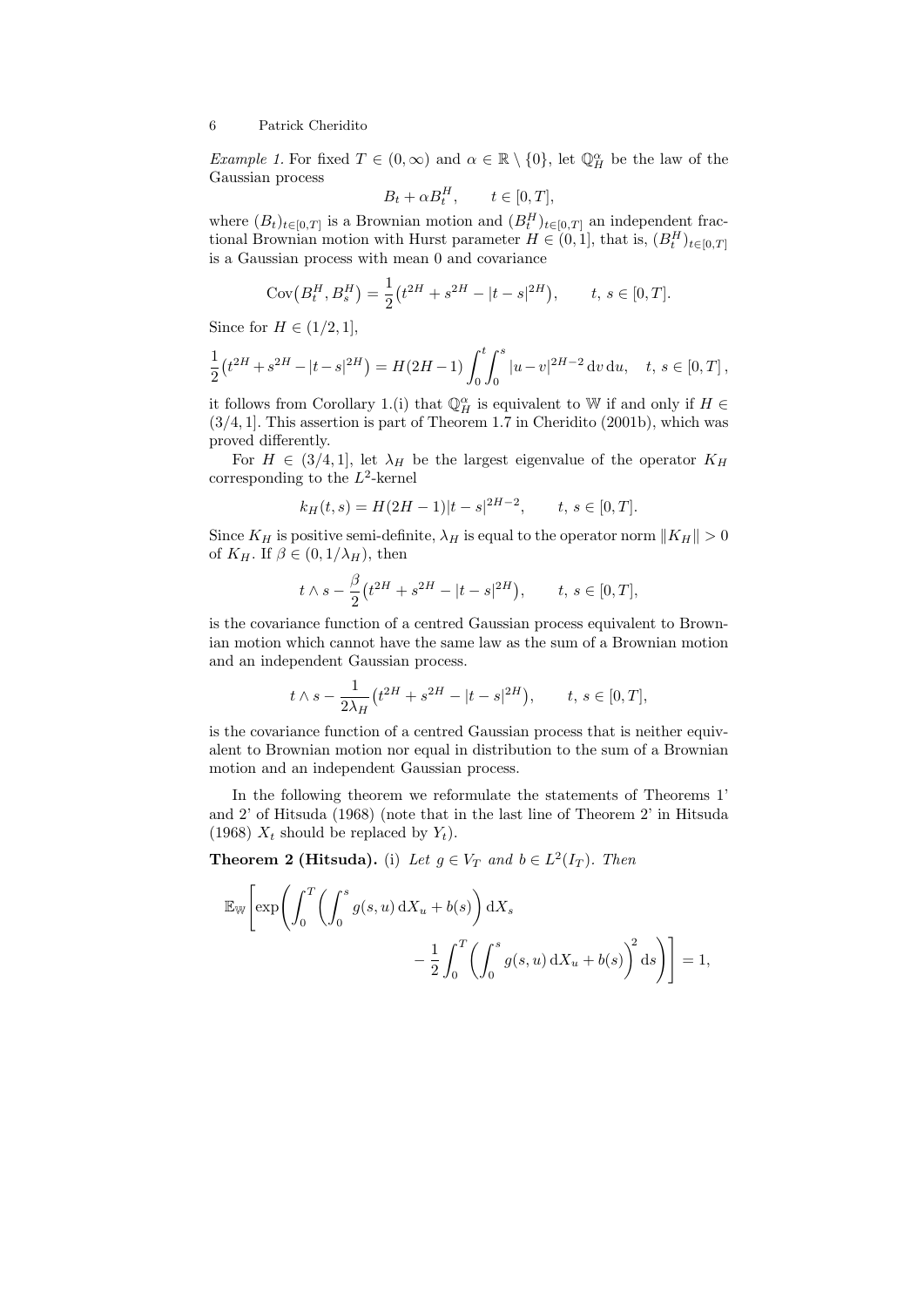and the probability measure

$$
\mathbb{Q} = \exp\left(\int_0^T \left(\int_0^s g(s, u) \, dX_u + b(s)\right) dX_s - \frac{1}{2} \int_0^T \left(\int_0^s g(s, u) \, dX_u + b(s)\right)^2 ds\right) \cdot \mathbb{W} \tag{10}
$$

is a Gaussian measure on  $(C(I_T), \mathcal{B}_T)$ . Furthermore, the process

$$
B_t = X_t - \int_0^t \left( \int_0^s g(s, u) \, dX_u + b(s) \right) ds, \qquad t \in I_T,
$$
 (11)

is a Brownian motion with respect to Q, and

$$
X_t = B_t - \int_0^t \int_0^s \tilde{g}(s, u) \, \mathrm{d}B_u \, \mathrm{d}s + \int_0^t (\mathrm{Id} - \tilde{G}) b(s) \, \mathrm{d}s, \qquad t \in I_T, \qquad (12)
$$

where  $\tilde{g}$  is the negative resolvent kernel of g and  $\tilde{G}$  the corresponding Hilbert– Schmidt operator.

(ii) Let  $\mathbb Q$  be a Gaussian measure on  $(C(I_T), \mathcal{B}_T)$  that is equivalent to W. Then there exist unique  $g \in V_T$  and  $b \in L^2(I_T)$  such that Q has the representation (10).

Remark 2. a) We call (10) the Hitsuda representation of the Gaussian measure Q.

 $b)$  It follows from  $(11)$  and  $(12)$  that

$$
\mathcal{F}_t^B = \sigma\{B_s : 0 \le s \le t\} = \sigma\{X_s : 0 \le s \le t\} = \mathcal{F}_t^X, \qquad t \in I_T.
$$

Therefore,  $(12)$  is the canonical semimartingale decomposition of X in its own filtration. We call it the Hitsuda representation of the Gaussian process  $((X_t)_{t\in I_T},\mathbb{Q}).$ 

## 2 Relations between the representations of Shepp and Hitsuda

**Theorem 3.** Let  $\mathbb Q$  be a Gaussian measure on  $(C(I_T), \mathcal{B}_T)$  that is equivalent to W and f,  $\tilde{f}$ ,  $g$ ,  $\tilde{g}$ ,  $a$ ,  $b$  the corresponding objects from Theorems 1 and 2. Then the following relations hold:

$$
(\mathrm{Id} - \widetilde{F})a = (\mathrm{Id} - \widetilde{G})b; \tag{13}
$$

$$
\mathbb{E}_{\mathbb{W}}\bigg[\exp\bigg(\int_0^T \int_0^s f(s, u) \, \mathrm{d}X_u \, \mathrm{d}X_s\bigg)\bigg] = \exp\bigg(\frac{1}{2} \int_0^T \int_0^s g(s, u) \, \mathrm{d}u \, \mathrm{d}s\bigg); \quad (14)
$$

$$
f(t,s) = g(t,s) - \int_{t}^{T} g(u,t) g(u,s) \, \mathrm{d}u, \qquad 0 \le s \le t \le T; \tag{15}
$$

$$
\tilde{f}(t,s) = \tilde{g}(t,s) - \int_0^s \tilde{g}(t,u)\,\tilde{g}(s,u)\,\mathrm{d}u, \qquad 0 \le s \le t \le T; \tag{16}
$$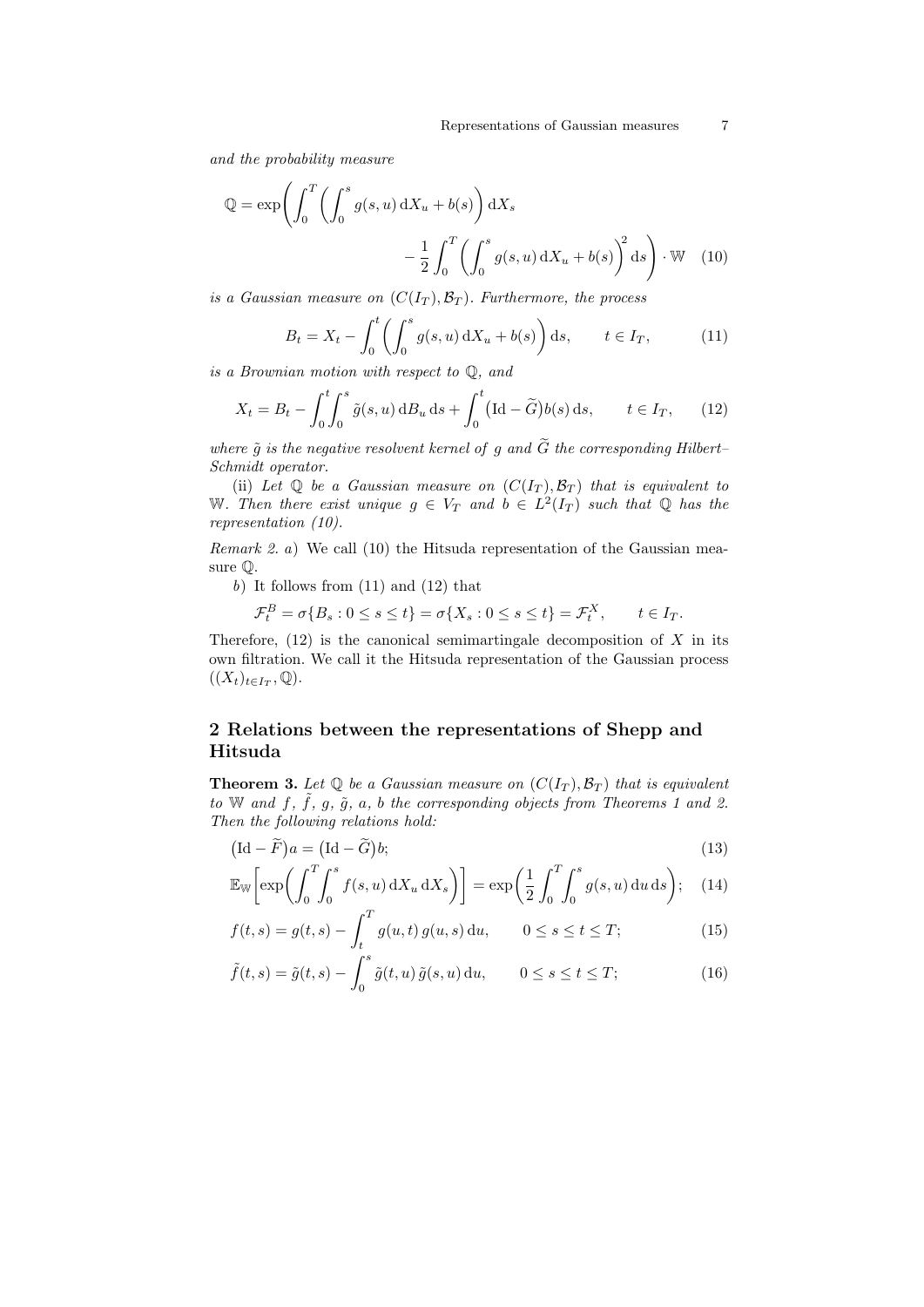$$
f(t,s) + \tilde{g}(t,s) = \int_{s}^{T} f(t,u)\,\tilde{g}(u,s)\,\mathrm{d}u, \qquad 0 \le s \le t \le T; \qquad (17)
$$

$$
\tilde{f}(t,s) + g(t,s) = \int_0^t g(t,u) \, \tilde{f}(u,s) \, \mathrm{d}u, \qquad 0 \le s \le t \le T.
$$
 (18)

Proof. Relation (13) follows by comparing (4) and (12).

To prove the other relations we let  $\mathbb{Q}_0$  be the Gaussian measure on  $(C(I_T), \mathcal{B}_T)$  with mean 0 and the same covariance as Q. It follows from Theorems 1 and 2 that

$$
\mathbb{Q}_0 = \prod_{j=1}^N \exp\left(\frac{\lambda_j}{2}\right) \sqrt{1 - \lambda_j} \exp\left(\int_0^T \int_0^s f(s, u) \,dX_u \,dX_s\right) \cdot \mathbb{W}
$$

and

$$
\mathbb{Q}_0 = \exp\left(\int_0^T \int_0^s g(s, u) \, dX_u \, dX_s - \frac{1}{2} \int_0^T \left(\int_0^s g(s, u) \, dX_u\right)^2 ds\right) \cdot \mathbb{W}.
$$

Now, relation (16) follows from the "only if" part of the proof of Proposition 2 in Hitsuda (1968) (note that in the corresponding equation in Hitsuda (1968) a variable u should be replaced by v). The relations  $(14)$ ,  $(15)$ ,  $(18)$  are equivalent to the equations (31d), (38), (10) in Kailath (1970), respectively (in equation (38) of Kailath (1970) there is a wrong sign).

Let  $\widetilde{G}^*$  denote the adjoint of  $\widetilde{G}$  and  $(\mathrm{Id} - G)^*$  the adjoint of  $(\mathrm{Id} - G)$ . Then, relation (17) can be deduced from relation (16) as follows:

$$
(16) \iff (\text{Id} - \tilde{F}) = (\text{Id} - \tilde{G})(\text{Id} - \tilde{G}^*)
$$
  
\n
$$
\iff \text{Id} = (\text{Id} - F)(\text{Id} - \tilde{G})(\text{Id} - \tilde{G}^*)
$$
  
\n
$$
\iff (\text{Id} - G)^* = (\text{Id} - F)(\text{Id} - \tilde{G})
$$
  
\n
$$
\iff (17).
$$

Remark 3. a) Relation (15) is equivalent to  $(\text{Id} - F) = (\text{Id} - G^*)(\text{Id} - G)$ . Relation (18) is equivalent to  $(\text{Id} - \widetilde{G})^* = (\text{Id} - G)(\text{Id} - \widetilde{F})$ .

b) In all four equations (15–18), either kernel is uniquely determined by the other.

Example 1 continued. Let  $T \in (0, \infty)$ ,  $H \in (3/4, 1]$ ,  $\alpha \in \mathbb{R} \setminus \{0\}$  and  $\mathbb{Q}_H^{\alpha}$  be the mean zero Gaussian measure from Example 1.

$$
\Gamma_{ts}^{\mathbb{Q}_H^{\alpha}} = t \wedge s + \frac{\alpha^2}{2} (t^{2H} + s^{2H} - |t - s|^{2H}), \qquad t, s \in [0, T].
$$

Hence,

$$
\tilde{f}(t,s) = -\alpha^2 H(2H-1)|t-s|^{2H-2}, \qquad t, s \in [0,T].
$$
 (19)